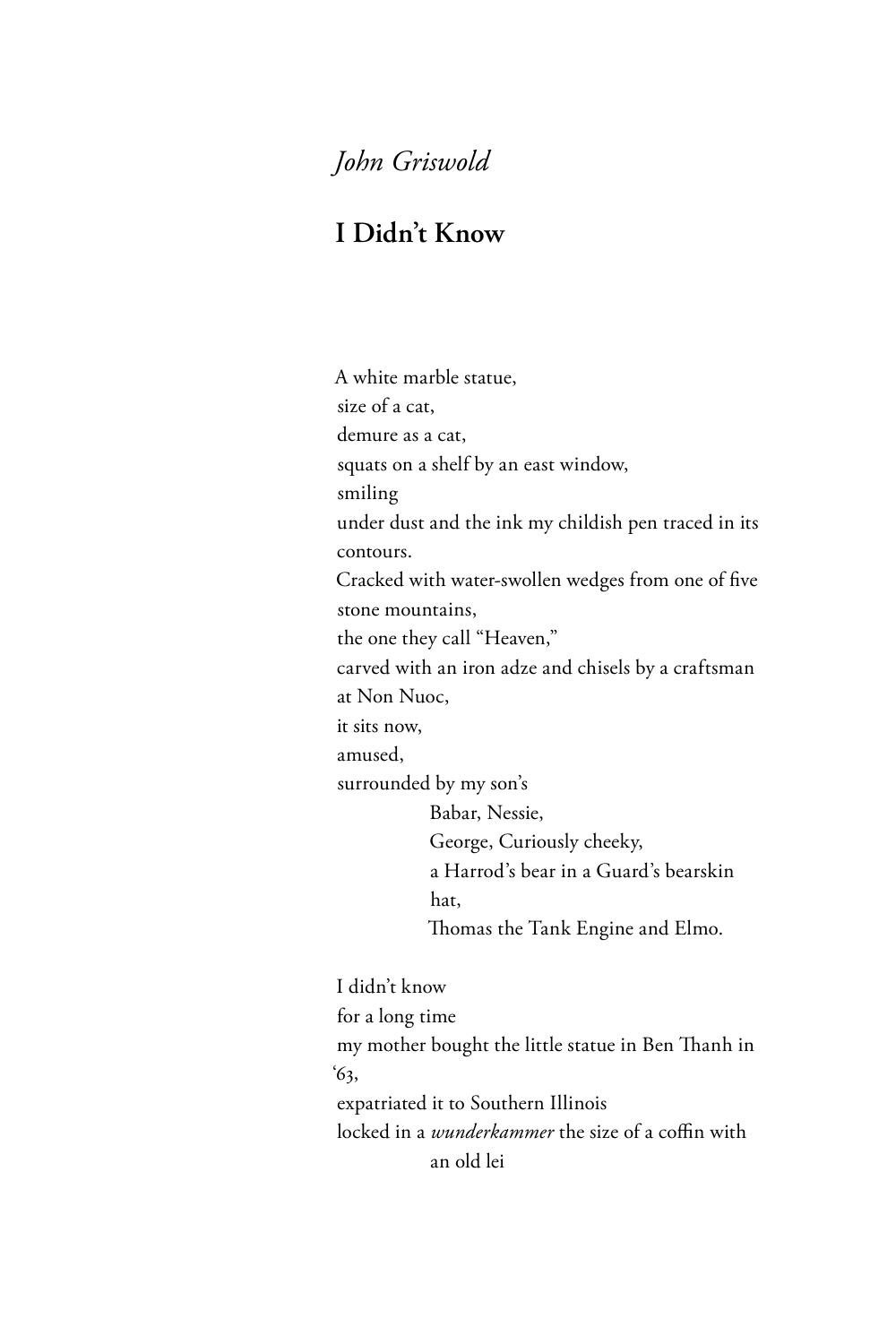a tiger-skin pocketbook a concubine's wooden headrest a Thai Ramayana rubbing of a demon seducing a maiden a junk in full sail, made of amber and ebony horn of water buffalo silk kimonos for man and wife. A thousand petit riches in the trunk amid other clutter in the closed-off bedroom with her other curations: a grocery sack of my Kodachrome father, chintz china of my father's mother, dead, the treadle Singer of her own mother, dead, the horsehair blanket her dead Daddy lay across his lap in his Ford motor. All the exotic dry rot without context or catalogue, jewel-headed insects in a black widow's web. She smiled when I begged to see, pleased at my interest, happy to help me hold ivory chopsticks, proud to tell old stories, how Vietnamese on the street asked to touch my sister's golden hair, how Phuong, her maid, a clever girl but confused had asked, "Madame want soup? Madame want soap?" My mother served all memories, savory, sweet, or bitter, equally. How a man in the market had had his nose cut off by Communists, you could see into his skull, how the Saigon nurses giggled with pleasure that I was born a boy,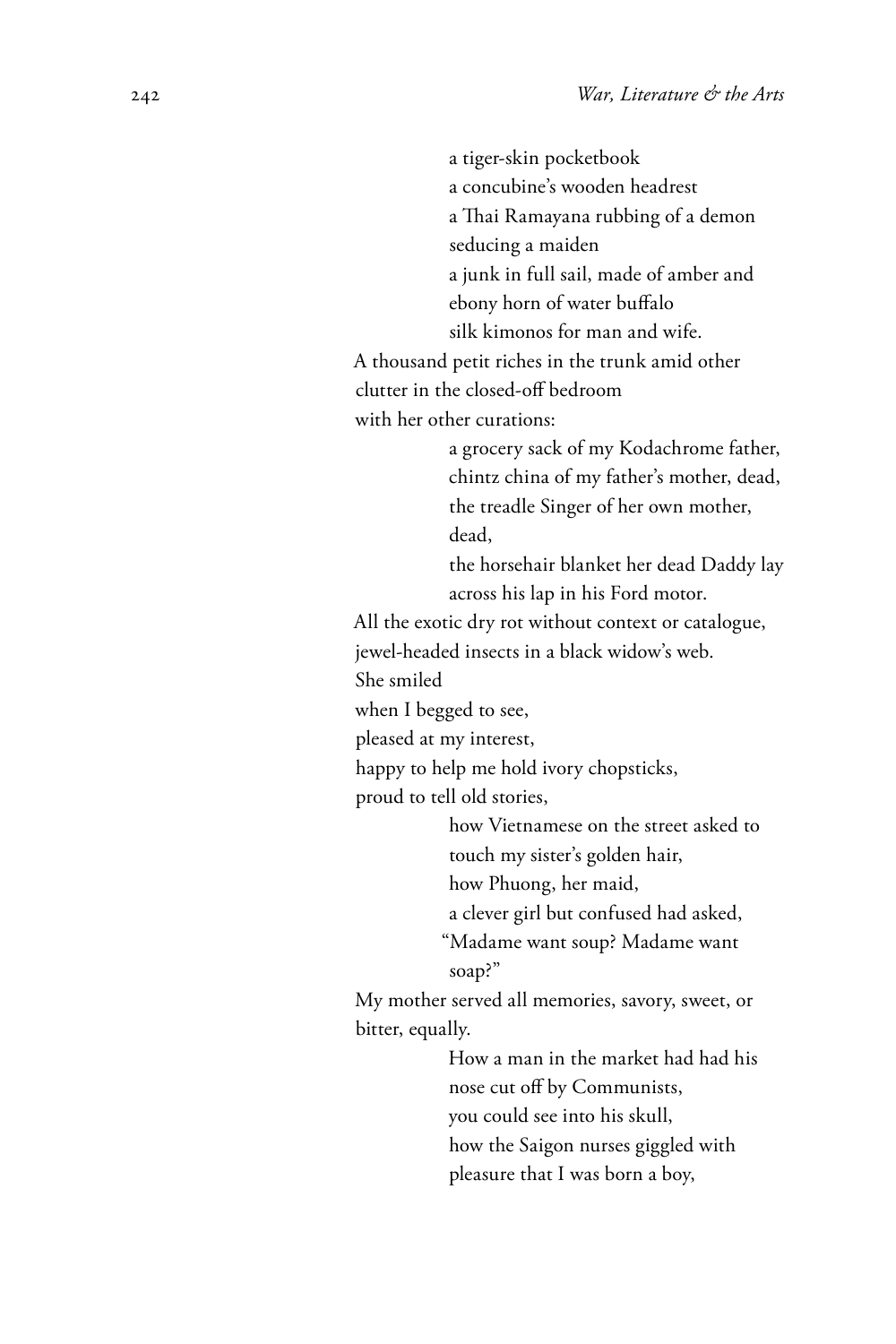and on Ho Chi Minh's birthday, how she was there when Thich Quang Duc immolated himself in protest, that the human body, anyone, everyone, melts like butter if there's enough heat, she said.

I didn't know that about democracy.

Oh, people are all alike, she assured me. Old Man Thornton in his market on Stotlar Street, (where I bought firecrackers she forbade) cheated his townspeople on loaves of bread—let alone meat! Pulpit penitents, tears running down their cheeks, all cheating bastards, she said, those men bawling in church on Sunday (while my friends and I giggled over new lyrics to hymns), and balling their secretaries Monday noon in the Herrin Motel. She didn't much care for the manager of Woolworth's either but made me apologize to him when I stole a little View-Master Jesus on a keychain. Hold it to the sun, and He gazes on you. I was four, and my cheeks burned from it. She smiled down at me with compassion and mercy.

My mother made me laugh, impressions of a schizophrenic cousin, doing the bickering voices, hulking across our living room like a local boor, my school's principal, her mimicking wheedle-dee-dee of the American consul in Saigon, who counseled with the voice of Slim Pickens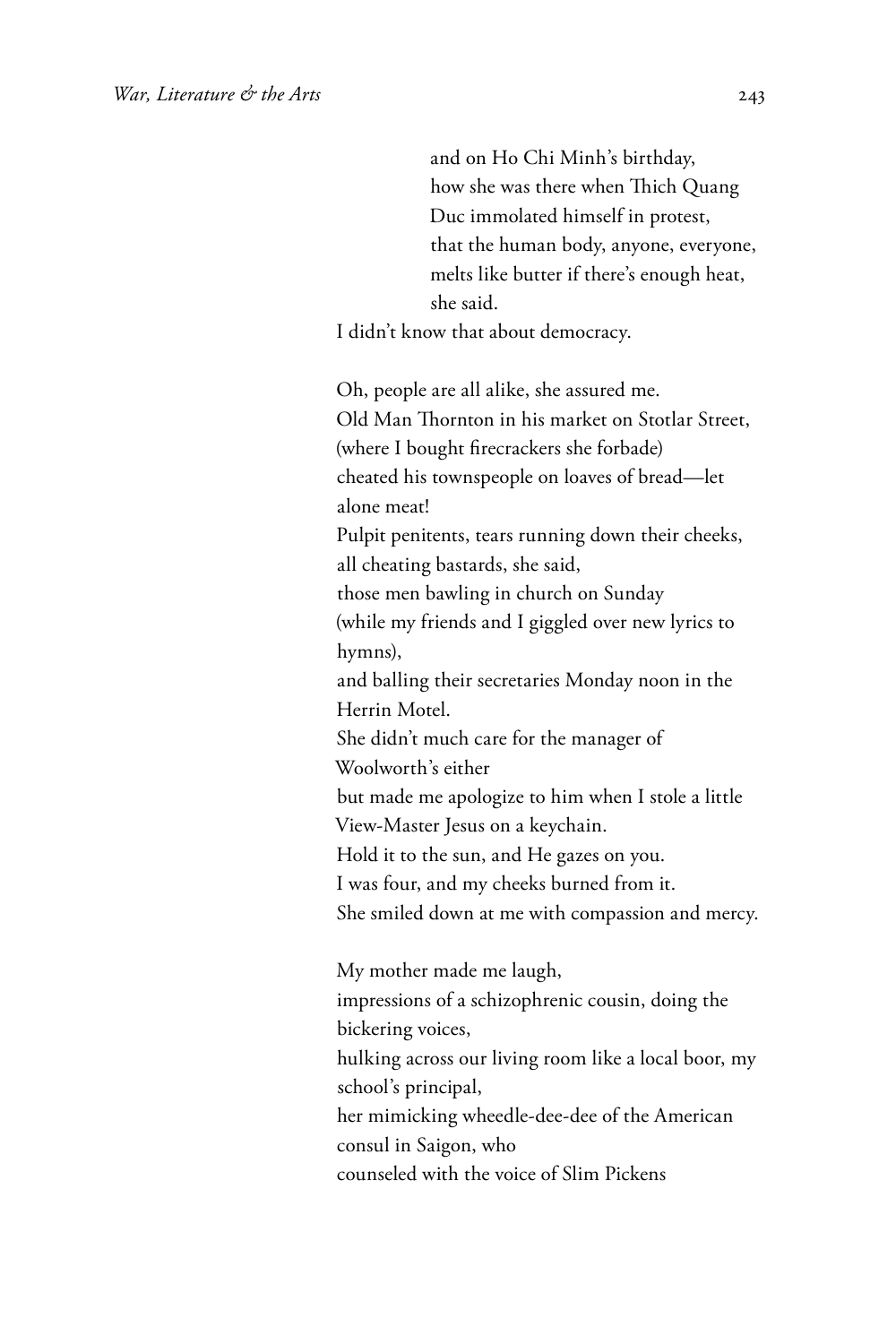to return to our compound near Ton Son Nhut after my father tried to slap me from her arms.

The bull dyke who lived next to us in Saigon, a woman ex-Marine, no b.s. there, boy, told me she would have whacked your father in the head with a Griswold cast-iron skillet while he slept. I didn't know that so my mother told me and we laughed.

She smiled when she packed me off to show-and-tell at Bible Camp with her white marble Buddha, a rare appearance for the little guy, in on the joke I didn't yet get. Her Daddy, the senator, union head, had been an alderman in that church, but my mother resigned as secretary due to their complete and total hypocrisy, jerks looked down on a single mother when it was your father the one ran off with that whore. Now hurry or you'll miss it entirely. As long as it was on the way we drove past that woman's house to see was his Chevy in her ugly drive.

I didn't know

he didn't even know that woman any more or that that car had been sold down the river long before.

He had taken another post with US AID, in Kabul, learned some Pashtu, gazed up the Khyber Pass, discarded his memories of Southeast Asia, the pet monkey,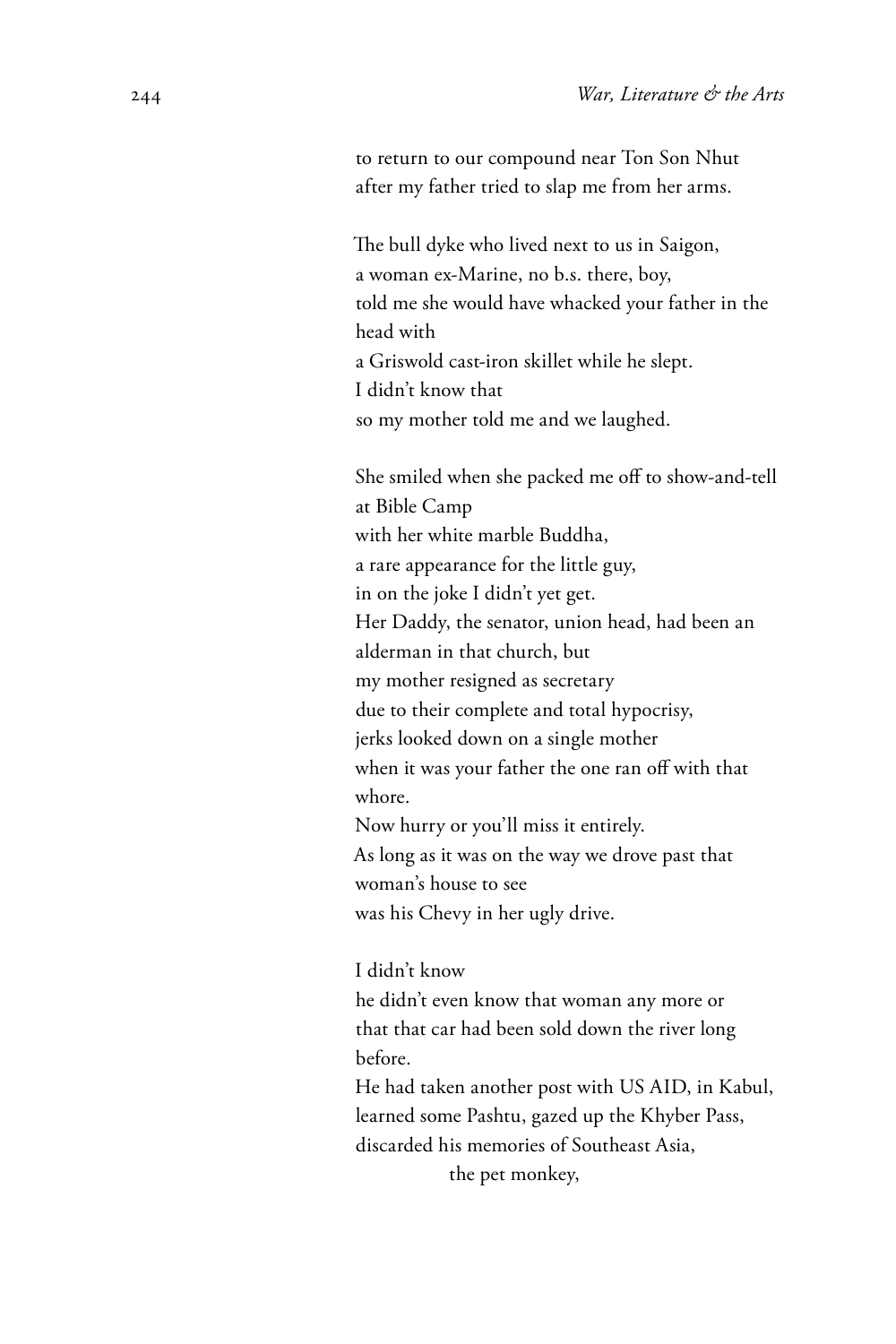the state dinner where they served chicks baked in egg cups, the impotent .22 he hid in a nightstand drawer, his wife and newborn son, and replaced them with Khan and his tribes. My father, not one to keep photographs, worked, fucked, ate, and unsentimentally moved to Jakarta, Beirut, Paris. "Jesus Loves Me, This I Know," grape Kool-Aid and sandwich cookies, then the women helped me lift the Buddha onto the folding crafts table like a baby at a baptism. "Oh, me," they said with rictus grins. The next kid showed off a crucifix his daddy cut from sulphur coal, black as sin and twice as oily. I didn't know not to draw on the Buddha

so it got buried for safekeeping in the trunk mysterious with camphor and cedar. For years I contemplated it from the outside. In my mind it became something like the portmanteau Joan must have carried into battle, the carriage trunk Marie's footmen dropped to mutton stares, the kind of trunk

Miss Havesham folded dowry into, Amanda Wingfield dragged up from the plantation,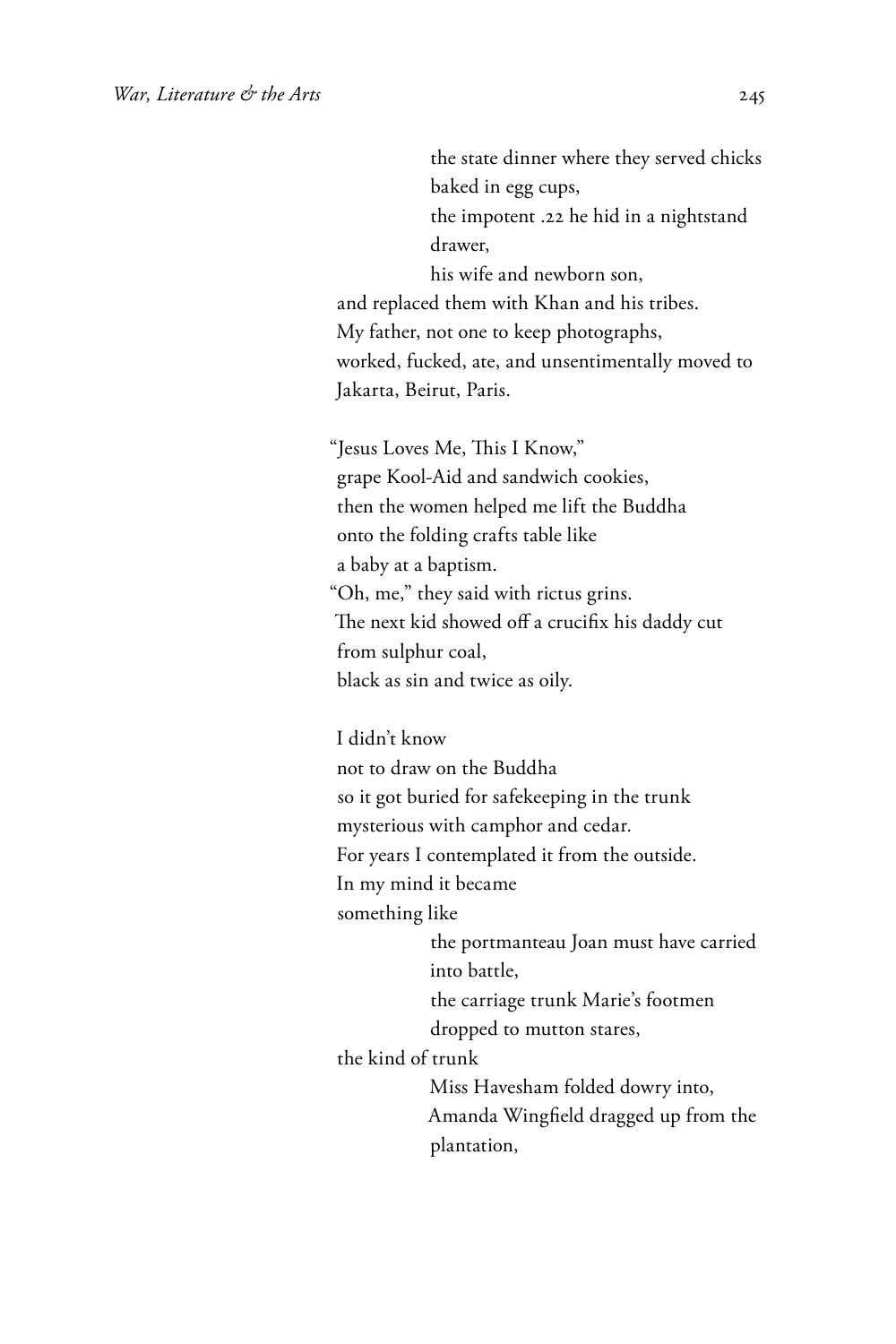Amelia Earhart dragged down to the coral. The sort wheeled along platforms by Polish beauties

as the Germans hit town.

A trunk that someone like, oh,

Margaret Bourke-White Clare Boothe Luce Pearl S. Buck or Martha Gellhorn Hemingway redcapped on Pan Am when winging far away.

I didn't know

why my mother became a recluse in the detritus of memory.

Her humor seemed intact.

When I released the dozens of cats held captive in our bathroom while we ate,

they piled over each other coming out the door,

claws and tails and terrified eyes,

cascades of frantic cats

suddenly freed like water from a dam, and

my mother laughed and laughed.

"Stampede!" she yelled, apparently

delighted at the surreal anarchy of the world.

Every spring they died of feline distemper,

lay wrapped in newspaper like cold fish while

we dug together in the side yard, furtive as grave robbers.

Our shovels grated on previous years' delicate old bones.

I didn't know, but my mother told me she had always done what she liked, laughed how she got a pilot's license in secret when Daddy wouldn't let her be a WAAC,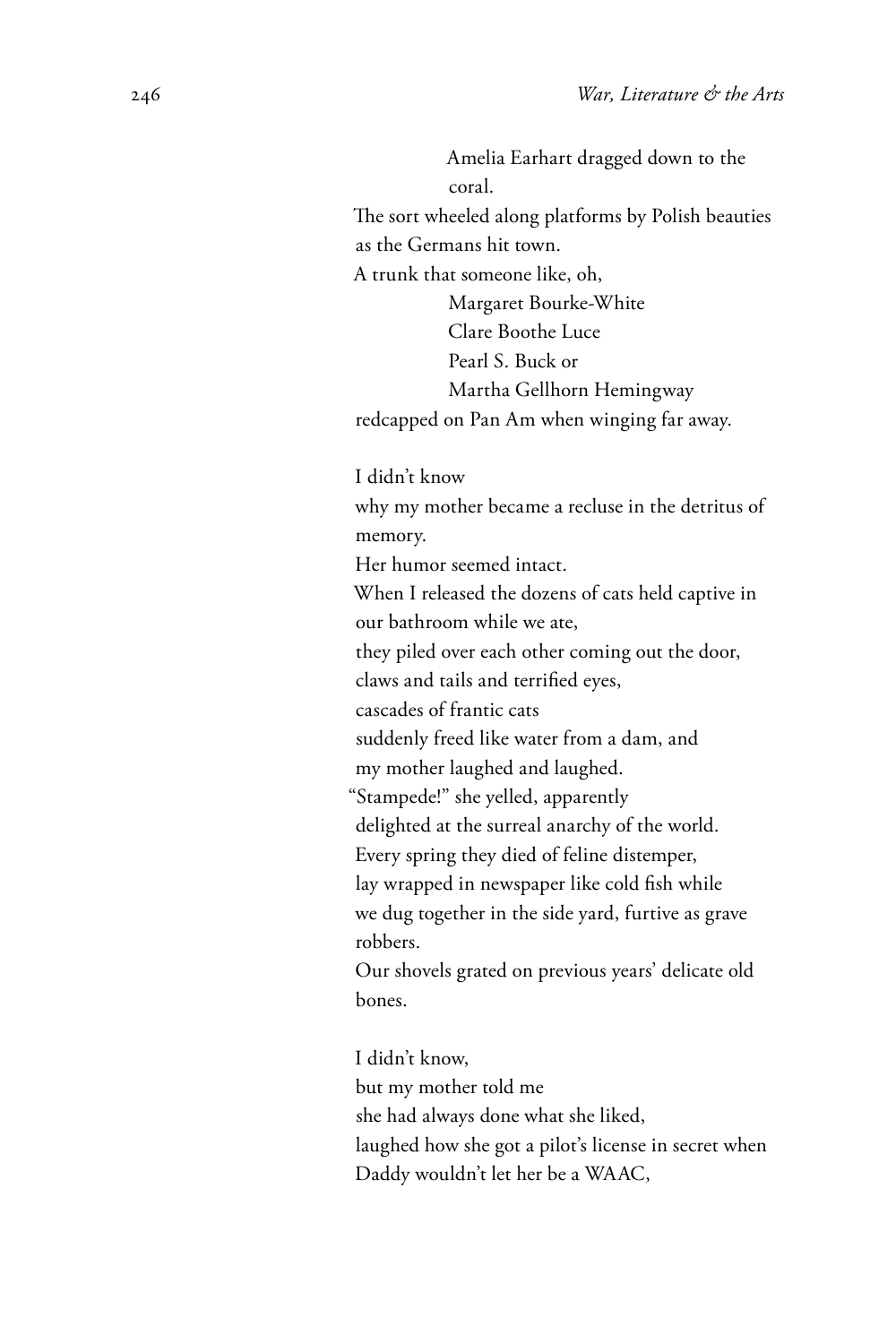how he forced the annulment with her common foot soldier, but anyway

she'd been a secretary for LIFE, a teacher with a Master's, lived in West Palm Beach, had two other husbands, and now threw rejected washing machine baskets into hopper cars on the siding of a filthy factory at 62 years of age. There was something funny in that I didn't know.

When we

took her from her home and

put her in a home,

she smirked and nodded with palsy.

Mute and demure.

I knew it all along, she seemed to imply.

Cleaned out the debris,

piles of old news,

cat-pissed divan,

lamps cancered with rust,

ruined beds clothes sacks piano pots

and that trunk, which I broke open with a knife,

> the key long gone, to find the Eternal within.

It rests now, for a mote in its geologic mind, on my shelf in the sun.

I didn't know until I was 33 and my mother's brain had gone smooth that it's not the Buddha at all but